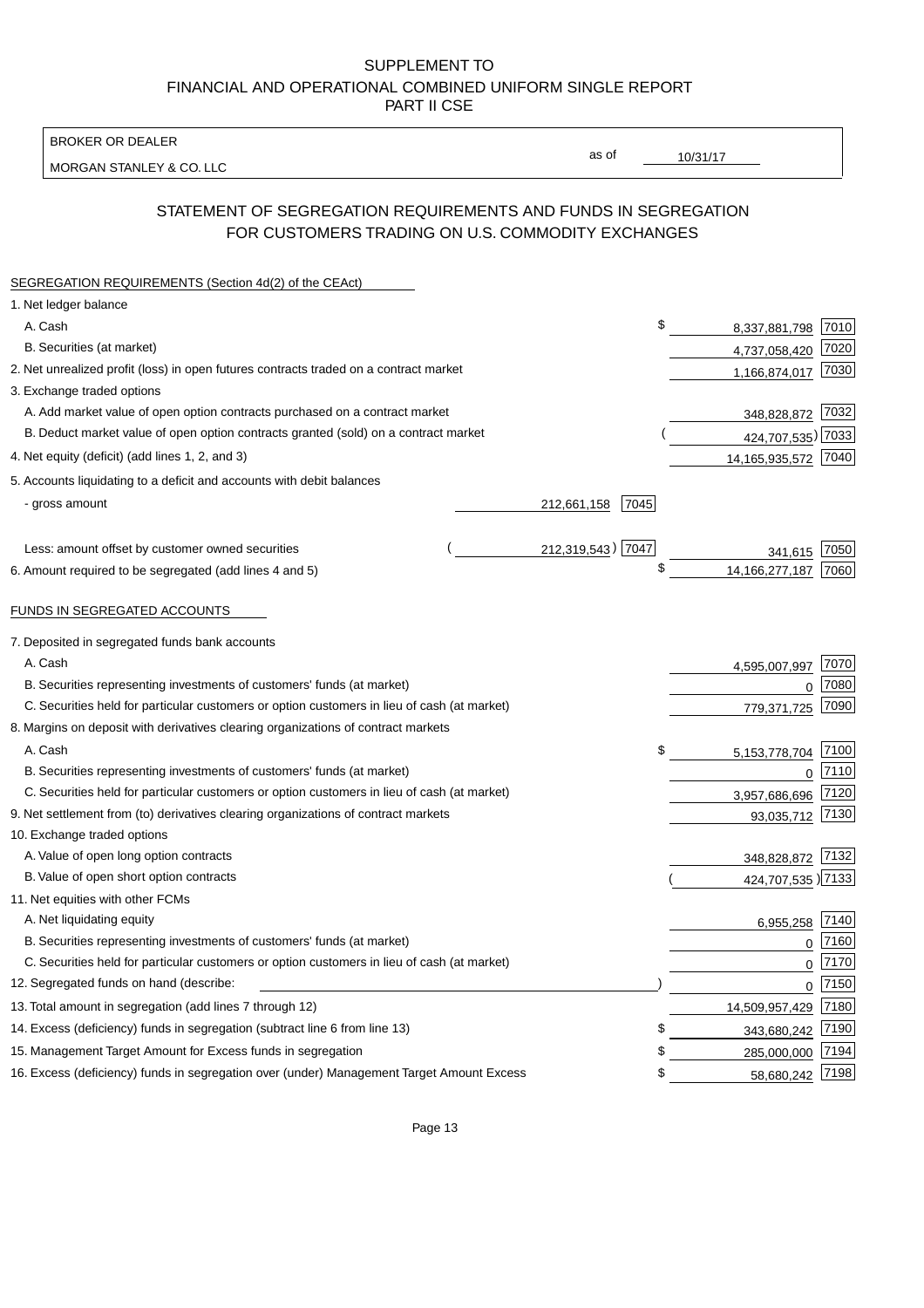| <b>BROKER OR DEALER</b>                                                              | as of                                                                                                    |                  |
|--------------------------------------------------------------------------------------|----------------------------------------------------------------------------------------------------------|------------------|
| MORGAN STANLEY & CO. LLC                                                             | 10/31/17                                                                                                 |                  |
|                                                                                      | STATEMENT OF SEGREGATION REQUIREMENTS AND FUNDS IN SEGREGATION<br>FOR CUSTOMERS' DEALER OPTIONS ACCOUNTS |                  |
| 1. Amount required to be segregated in accordance<br>with Commission regulation 32.6 | \$                                                                                                       | 0<br>7200        |
| 2. Funds in segregated accounts                                                      |                                                                                                          |                  |
| A. Cash                                                                              | \$<br>7210<br><sup>0</sup>                                                                               |                  |
| B. Securities (at market)<br>C. Total                                                | 0 7220                                                                                                   | 7230<br>$\Omega$ |
| 3. Excess (deficiency) funds in segregation                                          |                                                                                                          |                  |
| (subtract line 2.C from line 1)                                                      |                                                                                                          | 0 7240           |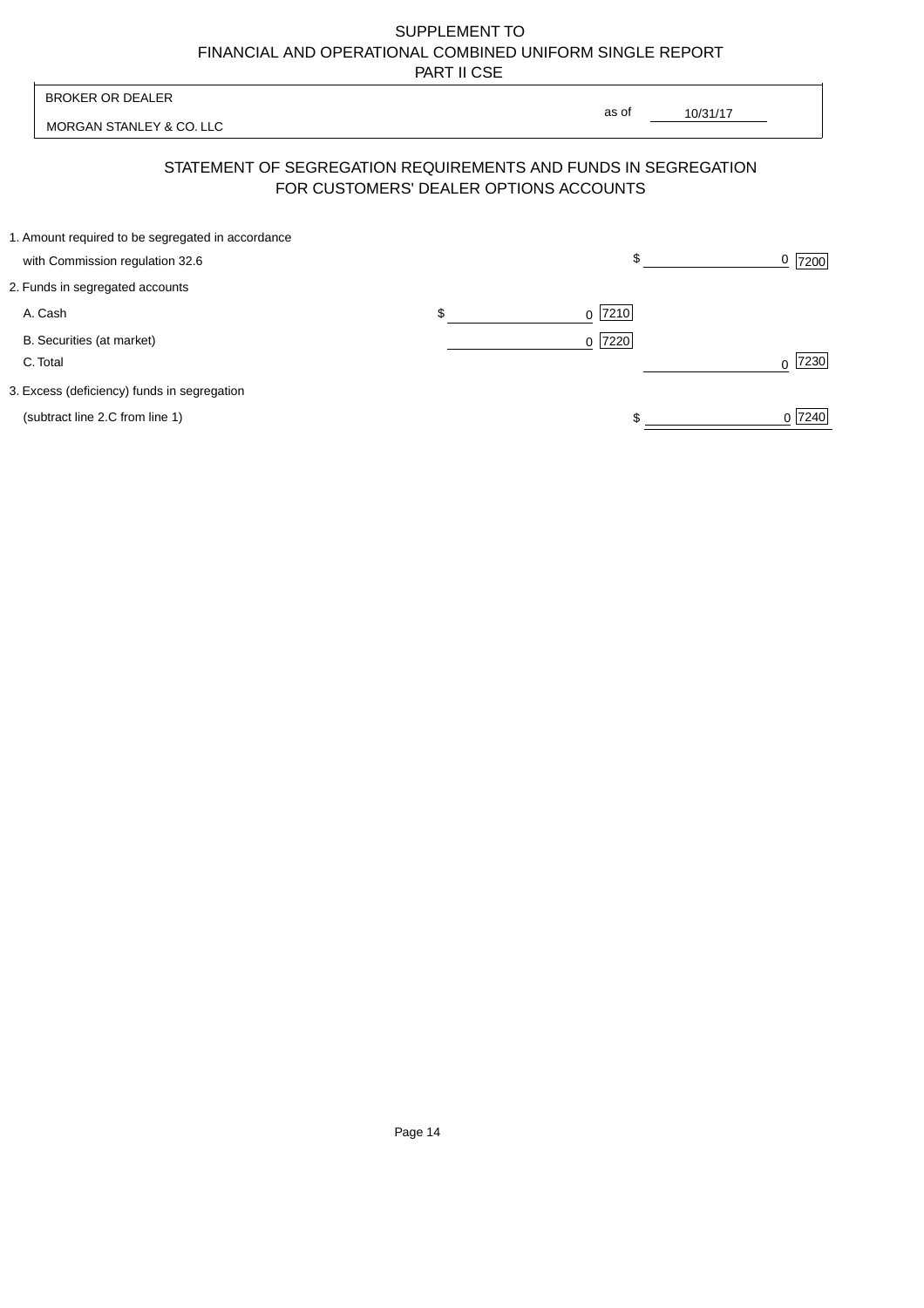PART II CSE

MORGAN STANLEY & CO. LLC and the contract of the contract of the contract of the contract of the contract of the contract of the contract of the contract of the contract of the contract of the contract of the contract of t BROKER OR DEALER

as of

## STATEMENT OF SECURED AMOUNTS AND FUNDS HELD IN SEPARATE ACCOUNTS PURSUANT TO COMMISSION REGULATION 30.7

# FOREIGN FUTURES AND FOREIGN OPTIONS SECURED AMOUNTS

| Amount required to be set aside pursuant to law, rule or regulation of a foreign government<br>or a rule of a self-regulatory organization authorized thereunder |  |                    | \$            | 0             | 7305 |
|------------------------------------------------------------------------------------------------------------------------------------------------------------------|--|--------------------|---------------|---------------|------|
| 1. Net ledger balance - Foreign Futures and Foreign Option Trading - All Customers                                                                               |  |                    |               |               |      |
| A. Cash                                                                                                                                                          |  |                    | \$            | 2,418,408,650 | 7315 |
| B. Securities (at market)                                                                                                                                        |  |                    |               | 1,441,263,991 | 7317 |
| 2. Net unrealized profit (loss) in open futures contracts traded on a foreign board of trade                                                                     |  |                    |               | 1,112,469,365 | 7325 |
| 3. Exchange traded options                                                                                                                                       |  |                    |               |               |      |
| A. Market value of open option contracts purchased on a foreign board of trade                                                                                   |  |                    | 24,851,402    | 7335          |      |
| B. Market value of open contracts granted (sold) on a foreign board of trade                                                                                     |  |                    |               | (17.634.562)  | 7337 |
| 4. Net equity (deficit) (add lines 1.2. and 3.)                                                                                                                  |  |                    | \$            | 4,979,358,846 | 7345 |
| 5. Accounts liquidating to a deficit and accounts with                                                                                                           |  |                    |               |               |      |
| debit balances - gross amount                                                                                                                                    |  | 7351<br>31,079,475 |               |               |      |
| Less: amount offset by customer owned securities                                                                                                                 |  | 30,514,937) 7352   |               | 564,538       | 7354 |
| 6. Amount required to be set aside as the secured amount - Net Liquidating Equity Method (add lines 4 and 5)                                                     |  |                    | \$            | 4,979,923,384 | 7355 |
| 7. Greater of amount required to be set aside pursuant to foreign jurisdiction (above) or line 6.                                                                |  | S                  | 4,979,923,384 | 7360          |      |
|                                                                                                                                                                  |  |                    |               |               |      |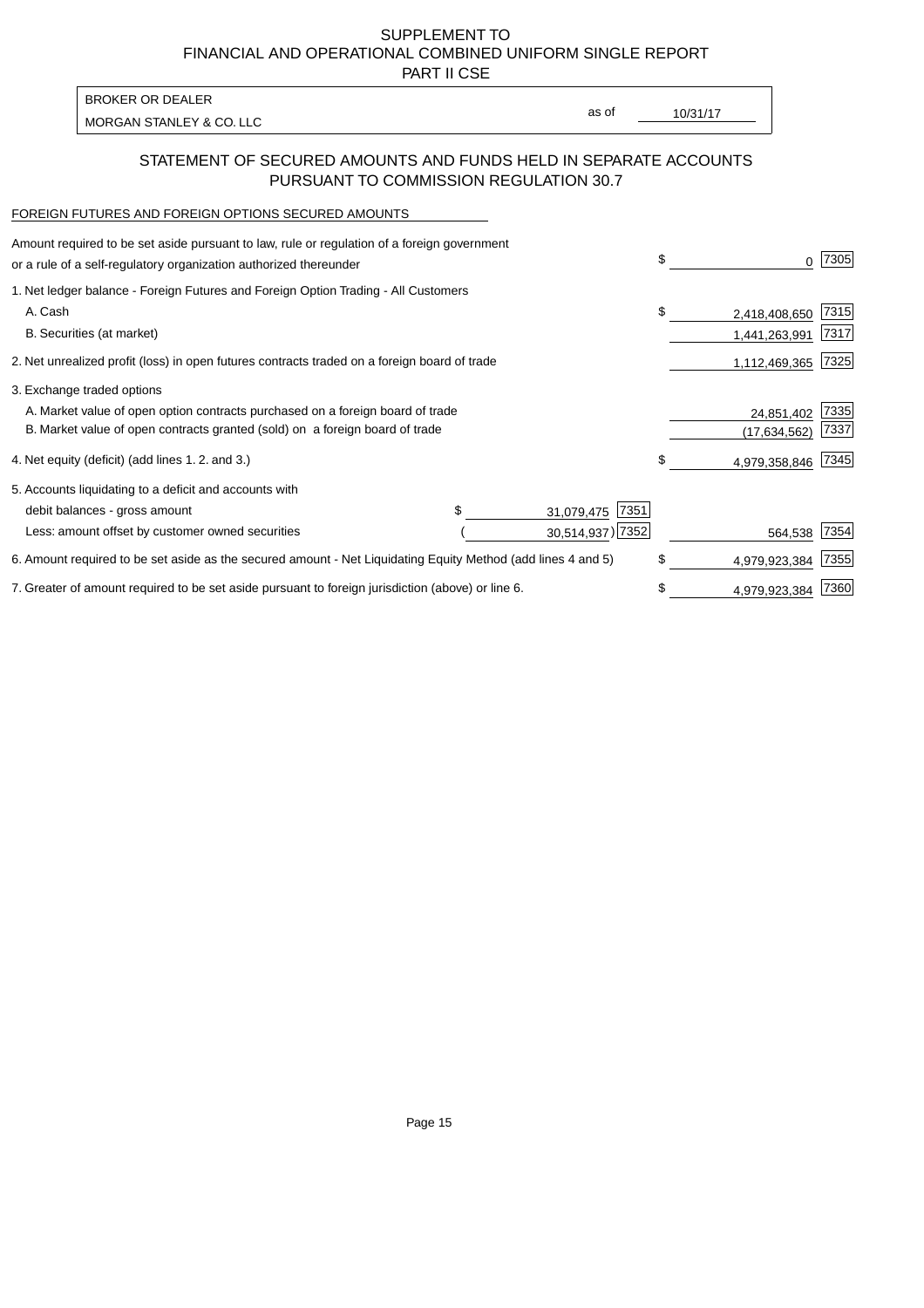BROKER OR DEALER

MORGAN STANLEY & CO. LLC

10/31/17 as of

## STATEMENT OF SECURED AMOUNTS AND FUNDS HELD IN SEPARATE ACCOUNTS PURSUANT TO COMMISSION REGULATION 30.7

#### FUNDS DEPOSITED IN SEPARATE REGULATION 30.7 ACCOUNTS

| 1. Cash in banks                                                                       |                                                        |
|----------------------------------------------------------------------------------------|--------------------------------------------------------|
| \$<br>A. Banks located in the United States                                            | 181,224,659 7500                                       |
| B. Other banks qualified under Regulation 30.7                                         |                                                        |
| 7510<br>Name(s):<br>0                                                                  | 930,735,657 7520 \$<br>1,111,960,316 7530              |
| 2. Securities                                                                          |                                                        |
| \$<br>A. In safekeeping with banks located in the United States                        | 246,416,575 7540                                       |
| B. In safekeeping with other banks qualified under Regulation 30.7                     |                                                        |
| 7550<br>Name(s):<br>0                                                                  | $0$  7560 <br>246,416,575 7570                         |
| 3. Equities with registered futures commission merchants                               |                                                        |
| A. Cash<br>\$<br>7,554,778                                                             | 7580                                                   |
| <b>B.</b> Securities                                                                   | $0$ 7590                                               |
| C. Unrealized gain (loss) on open futures contracts<br>371,238                         | 7600                                                   |
| D. Value of long option contracts                                                      | $0$ 7610                                               |
| E. Value of short option contracts                                                     | $0)$ 7615<br>7,926,016 7620                            |
| 4. Amounts held by clearing organizations of foreign boards of trade                   |                                                        |
| 7630<br>Name(s):                                                                       |                                                        |
| \$<br>A. Cash                                                                          | 0 7640                                                 |
| <b>B.</b> Securities                                                                   | $0$ 7650                                               |
| C. Amount due to (from) clearing organizations - daily variation                       | $0$ 7660                                               |
| D. Value of long option contracts                                                      | 0 7670                                                 |
| E. Value of short option contracts                                                     | $_0$ ) 7675<br>0 7680                                  |
| 5. Amounts held by members of foreign boards of trade                                  |                                                        |
| 7690<br>Name(s):<br>0                                                                  |                                                        |
| \$<br>1,490,726,801 7700<br>A. Cash                                                    |                                                        |
| <b>B.</b> Securities<br>1,194,847,417 7710                                             |                                                        |
| C. Unrealized gain (loss) on open futures contracts<br>1,112,057,066 7720              |                                                        |
| D. Value of long option contracts                                                      | 24,851,402 7730                                        |
| E. Value of short option contracts                                                     | $(17,634,561)$ <sup>[7735]</sup><br>3,804,848,125 7740 |
| 6. Amounts with other depositories designated by a foreign board of trade              |                                                        |
| 7750<br>Name(s):<br>0                                                                  | 0 7760                                                 |
|                                                                                        | 0 7765                                                 |
| 8. Total funds in separate section 30.7 accounts                                       | 5,171,151,032 7770                                     |
| 9. Excess (deficiency) set Aside Funds for Secured Amount (subtract Line 7 Secured     |                                                        |
| Statement page 15 from Line 8)                                                         | 191,227,648 7380<br>\$                                 |
| 10. Management Target Amount for Excess funds in separate section 30.7 accounts        | 140,000,000 7780<br>\$                                 |
| 11. Excess (deficiency) funds in separate 30.7 accounts over (under) Management Target | 51,227,648 7785<br>\$                                  |

Page 16